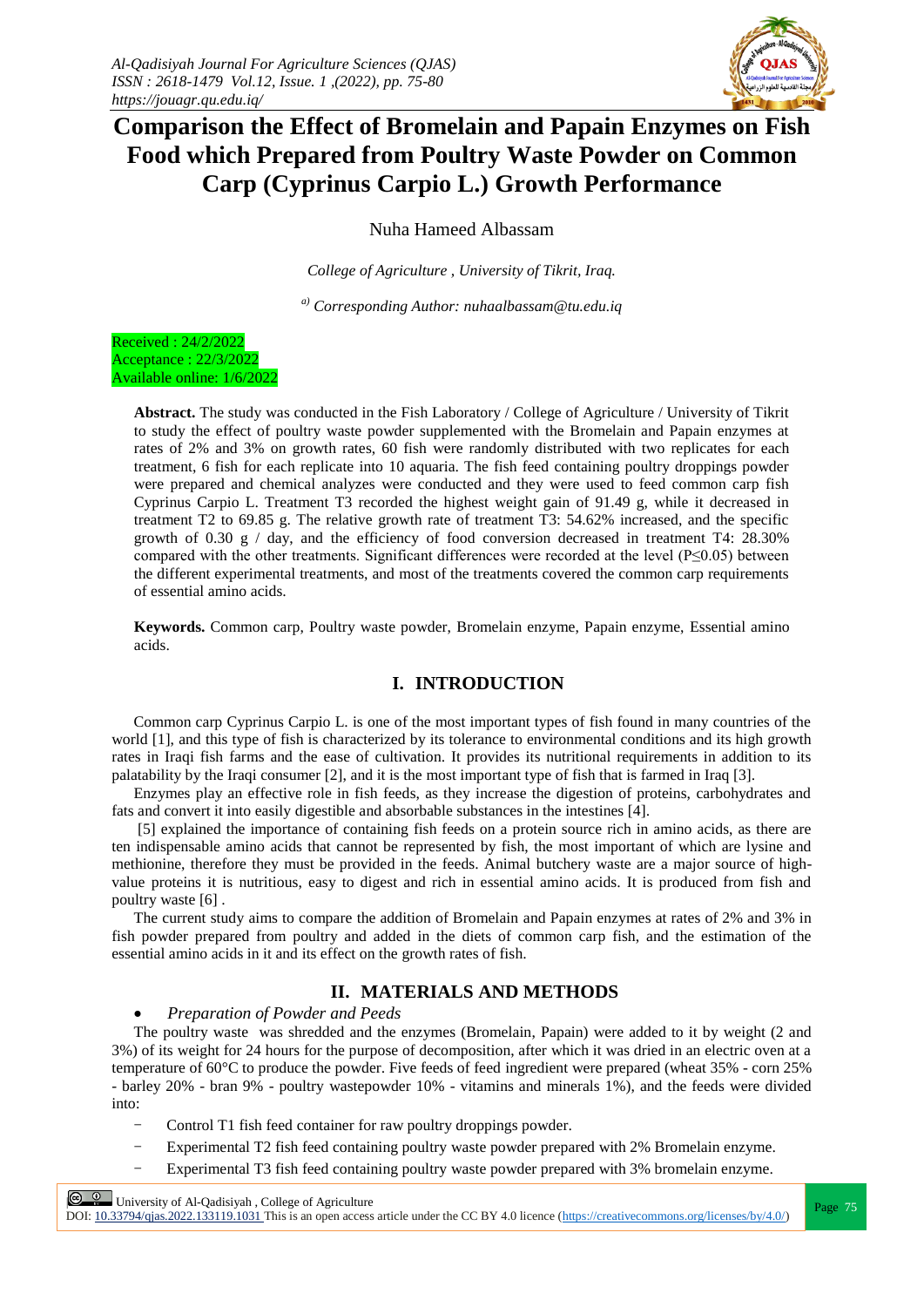

- Experimental T4 fish feed containing poultry waste powder prepared with 2% Papain enzyme.
- Experimental T5 fish feed containing poultry waste powder prepared with 3% Papain enzyme.
- *Chemical Analytics*

Chemical analyzes were carried out according to what was mentioned by [7] as follows:

#### *Moisture*

The moisture content of the experimental feeds was estimated by taking a sample of all kinds of feeds and dried in an electric oven at a temperature of (105) °C.

### *Protein*

Nitrogen was calculated by Micro Kjeldahl method by digesting the experimental samples with sulfuric acid and boric acid was used as a guide for bromocresol green for distillation. It was Titrated with HCL acid and the conversion factor 6.25 was used to estimate the protein of samples.

#### *Fat*

Use a soxhlet and diethyl ether to determine the fat content.

### *Fibers*

The estimation of fibers was carried out in the animal production laboratory of the College of Agriculture - University of Baghdad according to the following equation:

Raw fiber percentage = fiber weight (g) / sample weight (g)  $x$  100

## *Ash*

The percentage of ash was estimated using an incinerator of German origin, type Muffle Furnace (550 °C/4) hour), by burning samples weighing 1 g for three hours at a temperature of 550 °C until a white powder was obtained.

# *Nitrogen-Free Extract*

The nitrogen-free extract was calculated as the difference by subtracting the percentages of nutrients (moisture, protein, fat, ash, and fiber) from 100.

#### *Essential Amino Acids*

The amino acids of the prepared feeds were estimated using 2 g of each sample, which was placed in a narrow-necked glass digestion tube, 10 ml of 6-N HCl acid was added, the tube was closed tightly by flame and incubated at a temperature of (60-70) °C for 24 hours, then the samples were filtered. It was concentrated by a rotary evaporator to get rid of acid residues and analyzed by an amino acid analyzer located in the Water Resources Department - Ministry of Science and Technology. The experimental samples were read after comparing them with the standard samples of amino acids, [8].

The following equations were used to calculate growth rates:

Total weight gain  $(gm)$  = final weight  $(gm)$  - initial weight  $(gm)$ .

Daily growth rate  $g/day = weight gain (gm) / duration of increase (day) [9]$ .

Specific growth rate  $g/day = log of final weight - log of initial weight/experiment period x 100 [10]$ .

Relative growth rate % = final weight (g) - initial weight (g) / initial weight (g) x 100 [11].

Feed conversion efficiency  $% =$  wet weight gain of fish (gm) / weight of feed intake (gm) x 100 [11].

## *Statistical Analysis*

The statistical program Statistical Analysis System [12] was used to study the effect of various experimental treatments and data analysis according to a completely randomized design (CRD), and the significant differences were compared according to [13] at a probability level of P<0.05.

# **III. RESULTS AND DISCUSSION**

Table (1) The results showed that there were no significant differences ( $(P \le 0.05)$  for the percentage of moisture between treatments T1, T2, T3 and T4, while the percentage decreased in treatment T5, reaching 8.13%. The percentage of fat in treatments T1, T2 and T4 increased (8.87, 8.56 and 8.57) %, respectively. While it decreased for treatments T3 and T5 and amounted to 8.55% and 8.54%, respectively. These results are compared with the results of [14] when using two types of digestive enzymes in the feeds of common carp. No significant differences (P≤0.05) were recorded between treatments in the percentage of protein, carbohydrates and fiber. The percentage of ash ranged between (5.18 and 5.91%), which is less than what was found by [15] when using it for poultry droppings powder in fish feeds. Common carp ranged between (9.39-9.95) %.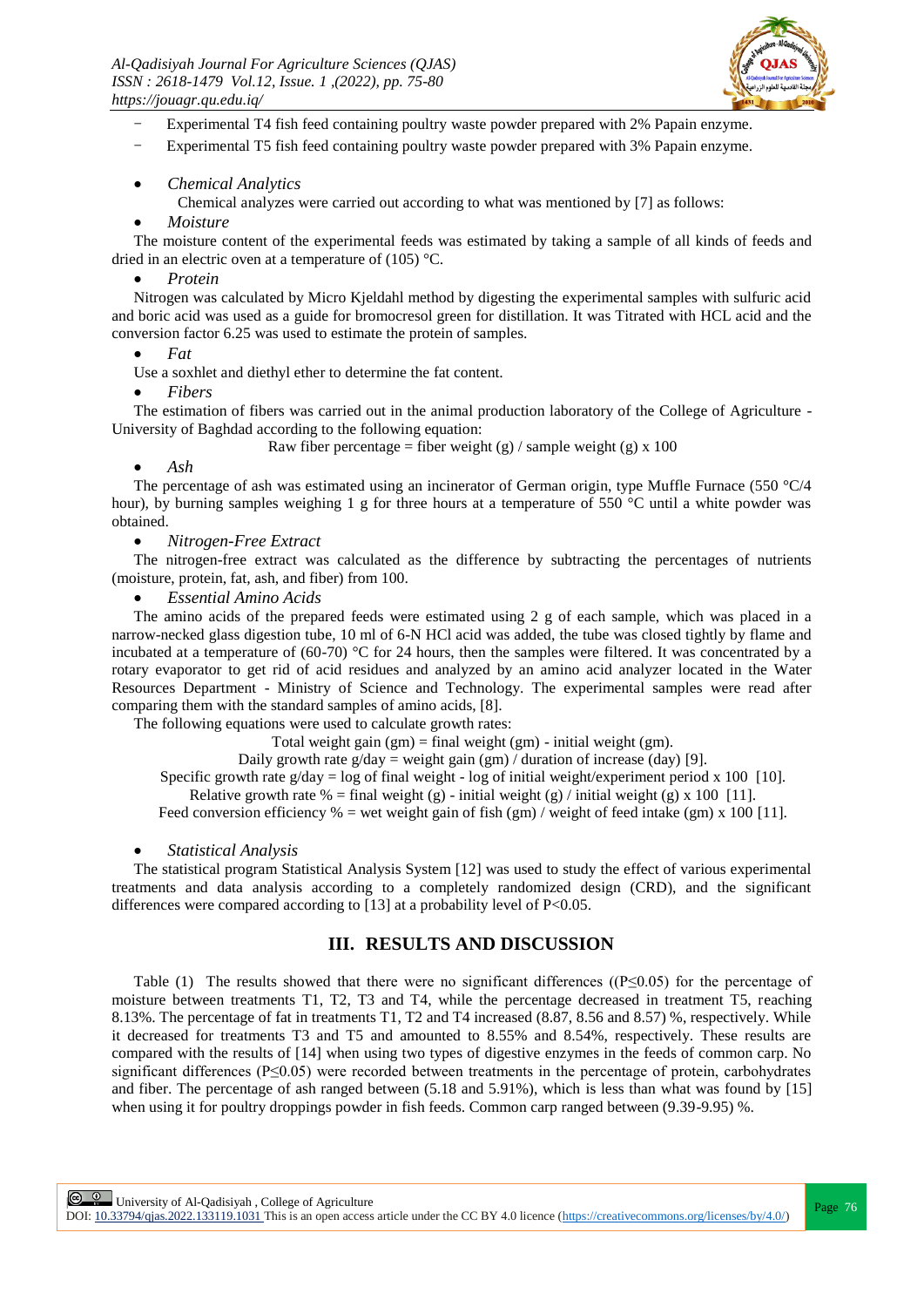

**TABLE 1.** Chemical analysis of experiment feeds.

| <b>Treatments</b>                                                                                           | <b>Moisture</b><br>$\frac{0}{0}$ | Protein<br>$\frac{0}{0}$                                 | Fat<br>$\frac{0}{0}$          | <b>Fiber</b><br>$\frac{0}{0}$ | Ash<br>$\frac{0}{0}$              | soluble<br>carbohydrates<br>$\frac{0}{0}$ |
|-------------------------------------------------------------------------------------------------------------|----------------------------------|----------------------------------------------------------|-------------------------------|-------------------------------|-----------------------------------|-------------------------------------------|
| fish feed containing<br>raw fish powder<br>(control)<br>T1                                                  | $8.70 \pm 0.22$                  | $36.68 \pm 0.211$ <sup>a</sup>                           | $8.87 \pm 0.45^{\text{a}}$    | $4.96 \pm 0.482$ <sup>a</sup> | $5.74 \pm 0.511^a$                | $34.83 \pm 0.204$ <sup>a</sup>            |
| Fish feed<br>containing fish<br>powder<br>supplemented with<br>the bromelain<br>enzyme 2%<br>T <sub>2</sub> | $8.52 \pm 0.31$ <sup>a</sup>     | $36.10 \pm 0.120^a$                                      | $8.56 \pm 0.217$ <sup>a</sup> |                               | $4.97\pm0.504^a$ $5.89\pm0.111^b$ | $35.89 \pm 0.209^a$                       |
| Fish feed<br>containing fish<br>powder<br>supplemented with<br>bromelain enzyme<br>3%<br>T <sub>3</sub>     | $8.63 \pm 0.091^a$               | $36.60 \pm 0.015^{\text{a}}$                             | $8.55 \pm 0.017^b$            | $4.88{\pm}0.446^a$            | $5.90 \pm 0.098$ <sup>a</sup>     | $35.44 \pm 0.122$ <sup>a</sup>            |
| Fish feed<br>containing fish<br>powder<br>supplemented with<br>the Papain enzyme<br>2%<br>T <sub>4</sub>    | $8.83 \pm 0.112^a$               | $36.90 \pm 0.092$ <sup>a</sup>                           | $8.57 \pm 0.310^a$            | $4.93 \pm 0.194$ <sup>a</sup> | $5.18 \pm 0.321^b$                | $35.59 \pm 0.093^a$                       |
| Fish feed<br>containing fish<br>powder<br>supplemented with<br>the Papain enzyme<br>3%<br>T <sub>5</sub>    | $8.13 \pm 0.661^{\mathrm{b}}$    | $36.82 \pm 0.155^{\text{a}}$ $8.54 \pm 0.131^{\text{b}}$ |                               | $4.97 \pm 0.092$ <sup>a</sup> | $5.91 \pm 0.163$ <sup>a</sup>     | $35.59 \pm 0.417^a$                       |

\*Different letters indicate the presence of significant differences wihin the same column under the level of significance (P≤0.05).

Table (2) The results showed the weight gain rates of fish during the weeks of the experiment, as we notice that there are significant differences between treatments (P≤0.05), and these differences were recorded in the weight gain rates between treatments with the superiority of treatments T3 and T5 (91.49 and 97.86) g, respectively, and the results were close What [16] found when using a protease enzyme in tilapia feeds, and with the results of [13] when using digestive enzymes in the feeds of common carp fish, where the highest rate of weight gain was 96.77. Significant differences were observed between the treatments in the daily growth rates, with treatment T3 significant exceeded (P≤0.5)by recorded 1.93 g/day compared to the rest of the treatments. The T3 treatment was also superior in the relative growth rates of 54.62%, specific growth of 0.30  $g/dav$ , and the feed conversion efficiency of 57.18%, and the results converged with the study [17] when using two types of enzymes in the feeds of common carp fish. [18] stated that enzymes improve metabolism and increase fish utilization for feeds, thus improving growth rates and weight gain.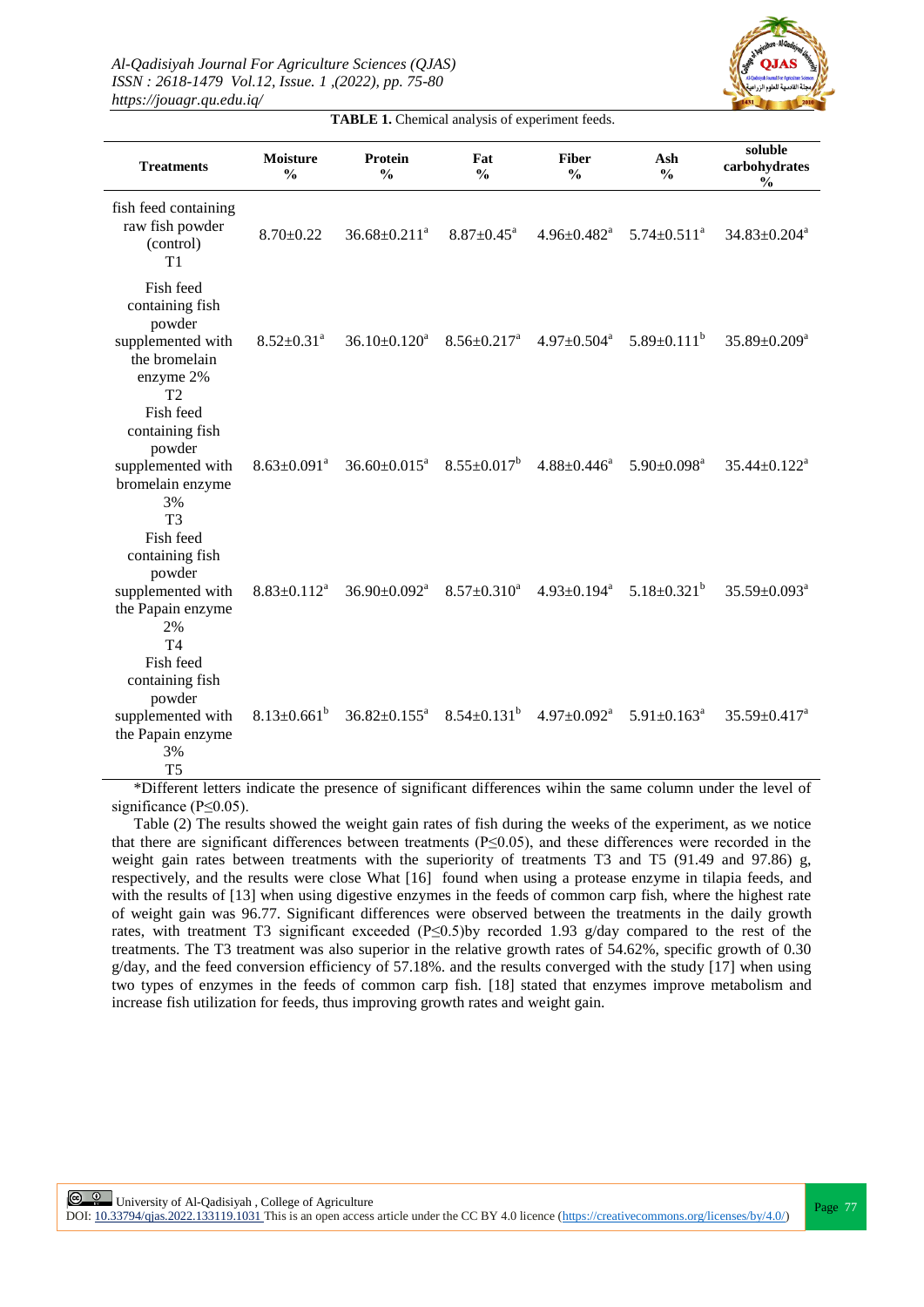

**TABLE 2.** Mean (SD or SE) growth performance and feeding efficiencies of common carp (Cyprinus carpio) different adding rates of bromelain and papain enzyme. Data with different superscripted letters are significant differences ( $P \le 0.05$ ).

| <b>Treatment</b><br>$\mathbf{s}$                                                                                                             | <b>Initial</b><br>weight<br>gm     | Final<br>weight<br>gm               | Gain<br>weight<br>gm               | Daily growth<br>rate g/day   | <b>Relative</b><br>growth rate<br>$\frac{0}{0}$ | <b>Specific</b><br>growth Rate<br>g/day | Feed<br>conversion<br>efficiency<br>$\frac{0}{0}$ |
|----------------------------------------------------------------------------------------------------------------------------------------------|------------------------------------|-------------------------------------|------------------------------------|------------------------------|-------------------------------------------------|-----------------------------------------|---------------------------------------------------|
| Fish feed<br>containing<br>fish meal<br>(control)<br>T <sub>1</sub>                                                                          | 273.31<br>$\pm 0.215^{\rm a}$      | $354.45 \pm 1.$<br>$272^a$          | 81.14<br>$\pm 1.207^{\rm b}$       | $1.40 \pm 0.02$ <sup>c</sup> | 29.41 $\pm$ 0.215 $\rm{^c}$                     | $0.17 \pm 0.003$ <sup>c</sup>           | 41.33 $\pm$ 0.512 $\rm{^c}$                       |
| Fish feed<br>containing<br>poultry<br>waste<br>powder<br>supplement<br>ed with the<br>bromelain<br>enzyme 2%<br>T2                           | 241.91<br>$\pm 1.375^{b}$          | 311.76<br>$\pm 1.404$ <sup>c</sup>  | 69.85<br>$\pm$ 1.391 $\degree$     | $1.15 \pm 0.04$ <sup>d</sup> | $22.52 \pm 0.252$ <sup>d</sup>                  | $0.12 \pm 0.002$ <sup>d</sup>           | $36.21 \pm 0.322$ <sup>d</sup>                    |
| Fish feed<br>containing<br>containing<br>poultry<br>waste<br>powder<br>supplement<br>ed with<br>bromelain<br>enzyme<br>3%<br>T <sub>3</sub>  | 235.76<br>$\pm 1.096^{\rm b}$      | $327.25 \pm 1.$<br>$332^b$          | $91.49 \pm 1.$<br>101 <sup>a</sup> | $1.93 \pm 0.02^a$            | $54.62 \pm 0.462^a$                             | $0.30 \pm 0.001^a$                      | $57.18 \pm 0.466^a$                               |
| Fish feed<br>containing<br>containing<br>poultry<br>waste<br>powder<br>supplement<br>ed with the<br>papain<br>enzyme<br>2%<br>T <sub>4</sub> | 243.63<br>$\pm 1.206^{\rm b}$      | $320.51 \pm 1.$<br>$157^{\rm b}$    | $76.88 \pm 1.3$<br>31 <sup>b</sup> | $1.17 \pm 0.02$ <sup>d</sup> | $22.37 \pm 0.351$ <sup>d</sup>                  | $0.16 \pm 0.004$ <sup>c</sup>           | $28.30\pm0.363^e$                                 |
| Fish feed<br>containing<br>containing<br>poultry<br>waste<br>powder<br>supplement<br>ed with the<br>papain<br>enzyme 3%<br><b>T5</b>         | 263.46<br>$\pm 1.290$ <sup>a</sup> | $361.32 \pm 1.$<br>401 <sup>a</sup> | 97.86±1.3<br>$75^{\mathrm{a}}$     | $1.62 \pm 0.04^b$            | $42.82 \pm 0.226^b$                             | $0.24 \pm 0.003^b$                      | $49.41 \pm 0.271^b$                               |

\*Different letters indicate the presence of significant differences within the same column under the level of significance  $(P \le 0.05)$ .

Table (3) shows the percentage of amino acids for feeds containing the bromelain and papain enzymes, where the treatment T1 recorded 9.1% the highest percentage of the amino acid arginine, while the treatments T2, T3, T4 and T5 did not cover the fish's need for arginine, while the same treatments covered the fish's need for histidine (3.9, 4.1, 2.9 and 2.1) %. Treatment T5 recorded the highest percentage of the amino acid isoleucine 29.5%, while the lowest percentage was in the treatment T3 0.5%, and the two amino acids leucine and lysine were found in small percentages in most of the treatments. Treatment T1 outperformed the rest of the treatments in containing the amino acids tyrosine and threonine with percentages

**Page 78**<br>Page 78 | University of Al-Qadisiyah , College of Agriculture<br>Page 78 | Page 78 | Page 78 | Page 78 | Page 78 | Page 78 | Page 78 | Page 78 | Page 78 | Page 78 | Page 78 | Page 78 | Page 78 | Page 78 | Page 78 |

DOI:  $10.33794/q$ jas.2022.173280 This is an open access article under the CC BY 4.0 licence (https://creativecommons.org/licenses/by/4.0/)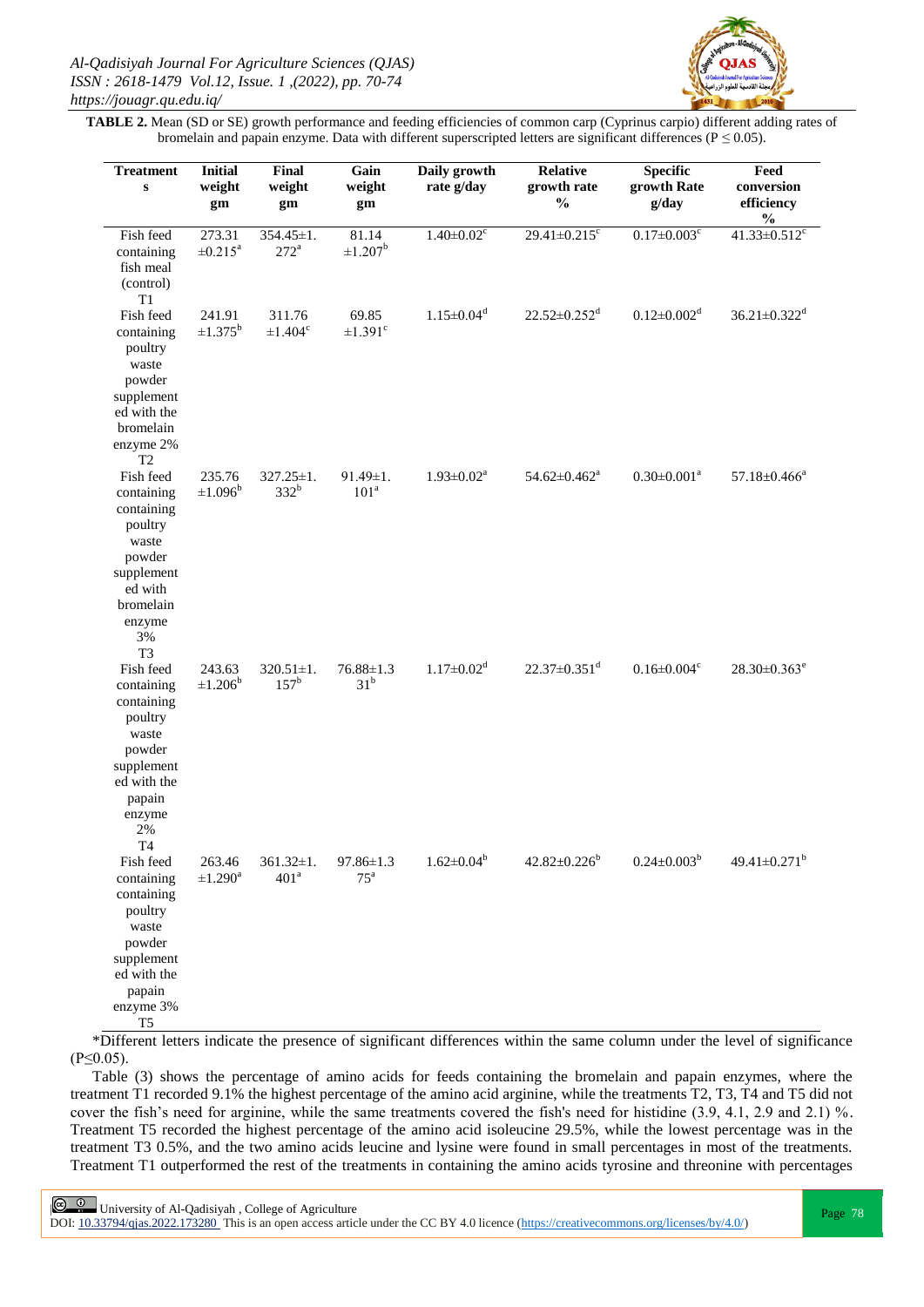

of 10.1% and 8.4%, respectively. The percentages of acid in valine increased in all treatments T1, T2, T3, T4 and T5 by (11.1, 55.6, 69.4, 30.9 and 7.3) % respectively.

The results of the current study converged with [19] when using poultry droppings powder supplemented with enzymes in common carp fish feed. The reason for the loss of some acids is due to the fact that the powders prepared from the waste contain a high percentage of the connective tissue that consists of collagen and elastin, and thus they are deficient or poor in some essential amino acids [20].

|                                                                     | Amino acids   | Percentage<br>$\frac{0}{0}$ | Percentage<br>$\frac{0}{0}$ | Percentage<br>$\frac{0}{0}$ | Percentage<br>$\frac{0}{0}$ | Percentage<br>$\frac{6}{10}$ | <b>Essential amino acid</b><br>requirements of |  |
|---------------------------------------------------------------------|---------------|-----------------------------|-----------------------------|-----------------------------|-----------------------------|------------------------------|------------------------------------------------|--|
|                                                                     |               | T1                          | T2                          | <b>T3</b>                   | <b>T4</b>                   | T <sub>5</sub>               | common carp*%                                  |  |
| <b>Essential</b><br>amino acids<br>Non-<br>essential<br>amino acids | Arginine      | $\overline{9.1}$            | $\overline{0.3}$            | 0.7                         | $\overline{0.2}$            | $\overline{0.1}$             | 1.50                                           |  |
|                                                                     | histidine     | 0.2                         | 3.9                         | 4.1                         | 2.6                         | 2.1                          | 0.74                                           |  |
|                                                                     | Isoleucine    | 3.2                         | 1.1                         | 0.5                         | 3.1                         | 29.5                         | 0.88                                           |  |
|                                                                     | leucine       | 2.3                         | 1.5                         | 0.1                         | 0.5                         | 1.5                          | 1.16                                           |  |
|                                                                     | lysine        | 3.4                         | 1.1                         | 0.1                         | 0.1                         | 4.1                          | 2.00                                           |  |
|                                                                     | methionine    | 17.5                        | 2.4                         | 0.2                         | 22.1                        | 26.1                         | 1.09                                           |  |
|                                                                     | cysteine      | 8.4                         | 0.2                         | 1.1                         | 21.2                        | 1.4                          | 1.09                                           |  |
|                                                                     | phenylalanine | 0.1                         | 11.5                        | 7.8                         | 3.1                         | 0.1                          | 2.28                                           |  |
|                                                                     | glycine       | 7.5                         | 0.1                         | 0.2                         | 0.5                         | 0.9                          | 2.28                                           |  |
|                                                                     | tyrosine      | 10.1                        | 0.1                         | 0.4                         | 0.4                         | 0.2                          | 1.37                                           |  |
|                                                                     | threonine     | 8.4                         | 0.2                         | 0.1                         | 1.9                         | 19.1                         | 0.28                                           |  |
|                                                                     | valine        | 11.1                        | 55.6                        | 69.4                        | 30.9                        | 7.3                          | 1.26                                           |  |
|                                                                     | aspartic      | 0.1                         | 2.8                         | 4.9                         | 7.1                         | 1.1                          | ----                                           |  |
|                                                                     | glutamic      | 1.3                         | 5.1                         | 4.9                         | 6.9                         | 1.9                          | ----                                           |  |
|                                                                     | serine        | 1.6                         | 10.1                        | 3.1                         | 0.8                         | 5.5                          | ----                                           |  |
|                                                                     | alanine       | 3.5                         | 5.2                         | 0.5                         | 0.5                         | 0.1                          |                                                |  |

**TABLE 3.** The percentage of amino acids of the prepared feeds.

\*[21]

# **CONCLUSIONS**

We conclude from this study that the addition of poultry waste powder prepared with bromelain and papain enzymes, containing high percentages of essential amino acids as a protein source in common carp diet, reduced the production costs of feeds and improved the feeding and growth efficiency of fish.

## **REFERENCE**

- [1] Davies، S. J. and Gouveia، A. (2006). Comparison of yttrium and chromic oxides as inert dietary markers for the estimation of apparent digestibility coefficients in mirror carp Cyprinus carpio fed on diets containing soybean-، maize- and fish-derived proteins. Aquac. Nutr.، 12: 451–458.
- [2] Abd، Rahman Shanan (2014). Effect of adding Allium sativum powder and garlic oil on some growth parameters، liver enzymes and blood picture in common carp fish Cyprinus carpio L.. Master's thesis، College of Agriculture، University of Baghdad: 64 p.
- [3] Khazali، Baha Kazem (2017). The effect of adding polyethylene glycol to diets on the growth performance of common carp (Cyprinus carpio L.). Master Thesis. College of Agriculture، University of Baghdad: 104 p.

**Page 79**<br>Page 79 | University of Al-Qadisiyah, College of Agriculture<br>
Page 79

DOI:  $10.33794/q$ jas.2022.173280 This is an open access article under the CC BY 4.0 licence (https://creativecommons.org/licenses/by/4.0/)